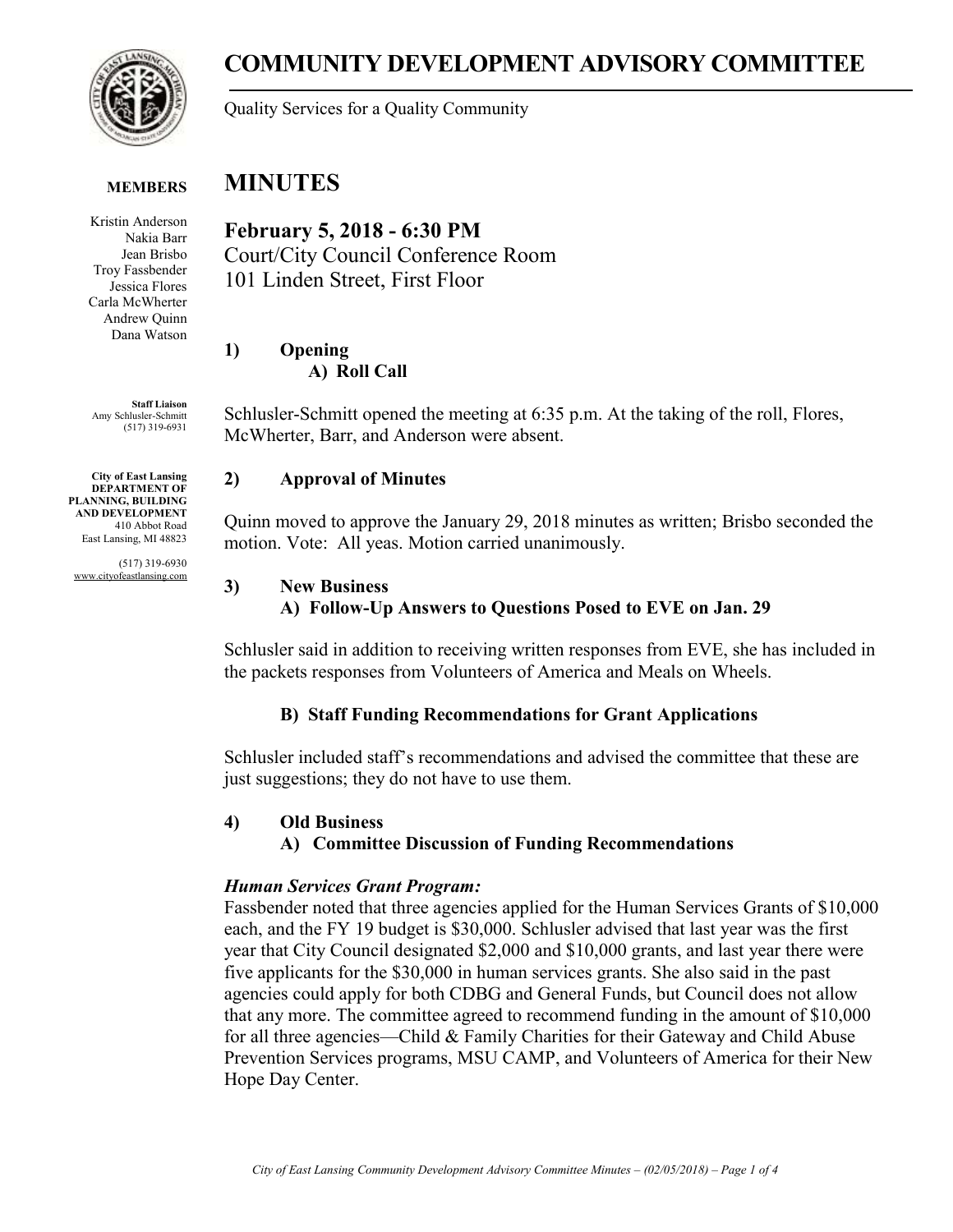## *Mini-Grants:*

Fassbender stated they have a \$20,000 budget, and only five agencies applied for the \$2,000 minigrants. Schlusler said if the committee does not make a recommendation for the additional \$10,000, City Council will put it back into the General Fund. When asked if staff could ask for more applicants and have another grant application period, Schlusler said there would be a time consideration and additional staff time. The committee decided to revisit this and recommended funding the five minigrant applications as follows: Capital Area Literacy Coalition, East Lansing Public Library, Greater Lansing Food Bank, MSU Community Music School, and The Listening Ear, Inc. Fassbender said they can revisit the \$10,000 later.

## *Community Development Block Grant Program:*

Schlusler explained how staff arrived at their funding recommendations for CDBG applicants. She said staff tried to give a little bit of an increase in the public services budget from what agencies received last year. She noted when they looked at ITEC's budget and saw that they were requesting a little over \$1,900 in support of the building, staff deducted \$888, which is 17% of their total budget, since this program is held in off-site locations. She said they took one third of the \$888 to support the Parks, Recreation and Arts Youth Scholarship Program, with the rationale that they're taking from one childoriented program and putting it in another. She said the other two-thirds of the \$888 went to critical and emergency services, with the exception of Haven House. She said staff felt since Haven House has always received such a large portion of the funding, they recommended keeping their funding the same as last year's. She indicated they recommended allocating the same amount to EVE and MSU Safe Place because they provide similar services. Committee members stated that a representative from ITEC did not show up for the public hearing. It was also noted that they did not show up for the public hearing last year either. She added that they have not submitted answers to the eight questions she emailed them.

Barr arrived at 6:47 p.m.

Regarding determining residency for those in shelters, Schlusler noted the federal government considers anyone who lives in a shelter overnight an East Lansing resident, and Haven House is located within the City limits. She said it is a family shelter, and it is the only shelter in Ingham County that accepts fathers with children. She indicated at Volunteers of America's New Hope Day Center the men are separated from the women, and women can be with their children only up until the age of 12. The committee noted that each agency provides a basic and necessary service.

There was considerable discussion about the amount of funds that the Sidewalk Program needed to complete a project, as well as funds needed for CAHP to continue to provide services. It was noted that both programs have carryover funds, which can be used in current projects.

Regarding the Section 8 loan payment in the amount of \$112,275, Schlusler advised that the current loan is for 20 years, and each year the amount goes down about \$4,000. The federal government will not let us pay it off early with CDBG funds, only with general funds.

Schlusler advised that CAHP has two programs. Under the Homeowner Assistance Program (HOAP), they can award \$25,000 per household to a low-to-moderate income individual or family that wants to purchase a house in East Lansing—up to \$20,000 in down payment assistance and up to \$5,000 for rehabilitation. She said under the Homeowner Rehabilitation Program the limit is \$24,999 per household, and when a house gets rehab dollars, HUD requires that everything be brought up to code.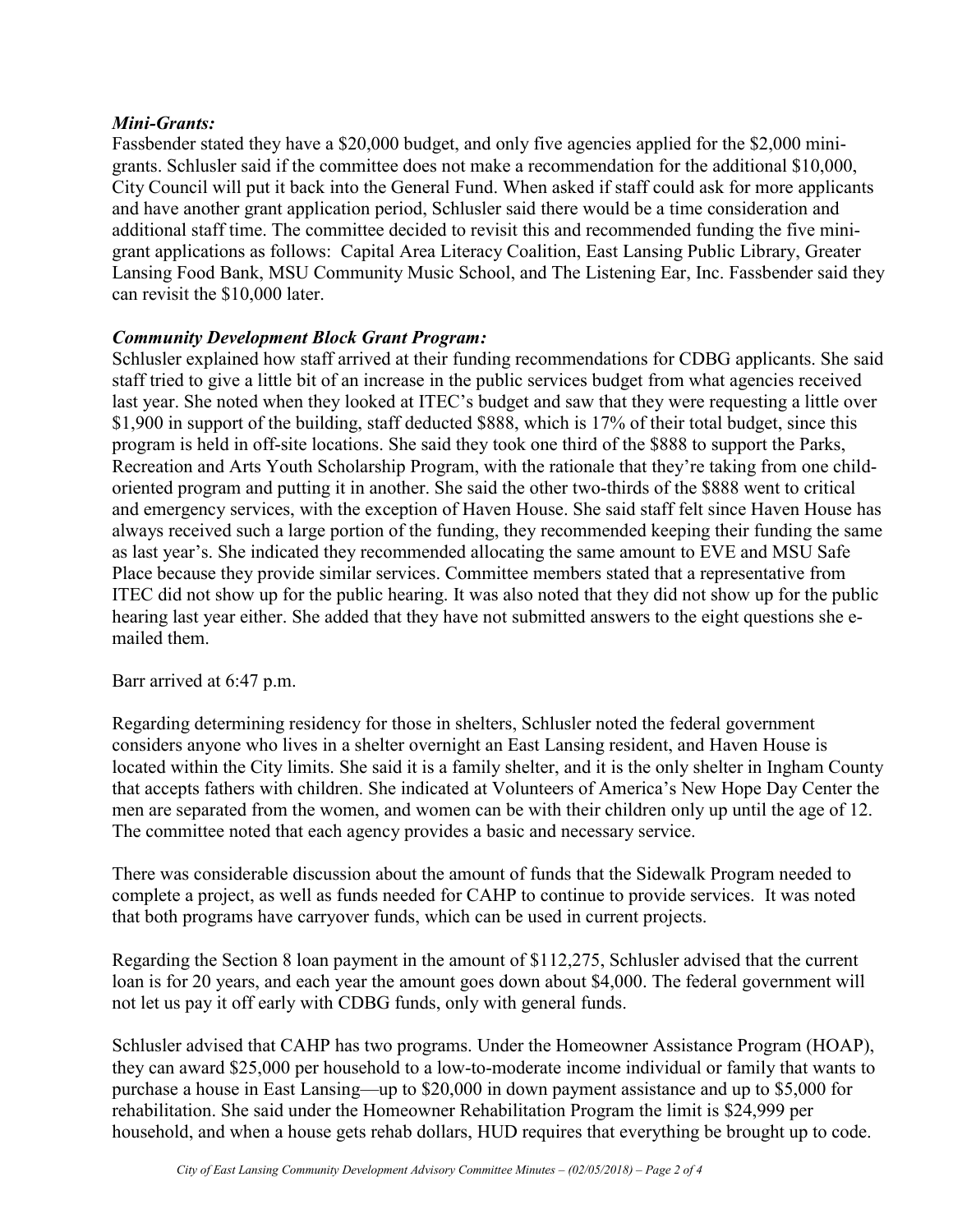If a house requires more than \$24,999 in rehabilitation, it cannot qualify for the program. She said the \$50,000 funding recommendation from staff would support one household in each program. She noted that CAHP also has carry-over dollars, and they are currently working on one rehab project, and areincome qualifying a homeowner for down payment assistance. She explained that there is a deed restriction which prevents a house from becoming a rental for 30 years. She advised that the committee could take the \$61,972 for public services and put it in infrastructure, but not the other way around.

Schlusler indicated that through the HOAP program CAHP would like to do some homeowner counseling/education, which they have not spent CDBG funds administering in the past. Schlusler said the committee can specify if they want the \$50,000 to just go towards the HOAP program or to the Homeowner Rehab program. The committee recommended allocating \$30,000 for HOAP, \$20,000 for Rehab, and \$6,273 for HOAP Admin for counseling/education.

Regarding the Sidewalk Program, Schlusler shared that they did a project last year which also used funds from the previous fiscal year; this spring they will bid out the sidewalks. She noted they have last year's amount plus the \$30,000 carryover. She advised that they can't take money from the upcoming fiscal year until the environmental reviews are done, which takes three or four months. She explained the bidding process, which is competitive, and said the last couple of years Able Concrete has been the lowest. She said they do as much as they can and do additional sections if they have more funds. Occasionally there are amendments to contracts to do more sidewalk repairs.

There was considerable discussion about lowering the funding recommendation to ITEC, as they did not show up at the public hearing nor answer any of the questions. Schlusler advised that historically ITEC applied for General Funds. It was noted that ITEC directly serves those who are not doing that well in school. The committee wanted to know 1) if they achieved their success rate prediction; 2) if there is one-on-one tutoring; 3) how they define elementary students. Schlusler said they serve two groups once a week—K through 3 and Grades 4 through 8. Schlusler said she will send them these additional questions. It was also brought up that the committee should be prepared if ITEC does show up at the public hearing whether or not to give them more, and if so, from what agencies they would take the additional funding.

The committee recommended in the future that applicants be advised it is strongly recommended that they attend the public hearing, and that not attending the public hearing or responding to questions can affect their funding recommendation.

Regarding the Youth Scholarship Program, the committee discussed offering \$75 per student for 50 students, which is how many they propose to serve, bringing their amount down to \$3,750. It was noted that children also benefit from EVE, Haven House and MSU Safe Place.

The Committee made the following recommendations for CDBG funds:

*Public Services:* City of East Lansing Department of Parks, Recreation and Arts Youth Scholarship Program - \$3,750 EVE, Inc. - \$8,240 Haven House - \$30,250 Information Technology Empowerment Center (ITEC) - \$3,012 Legal Services of South Central Michigan - \$4,740